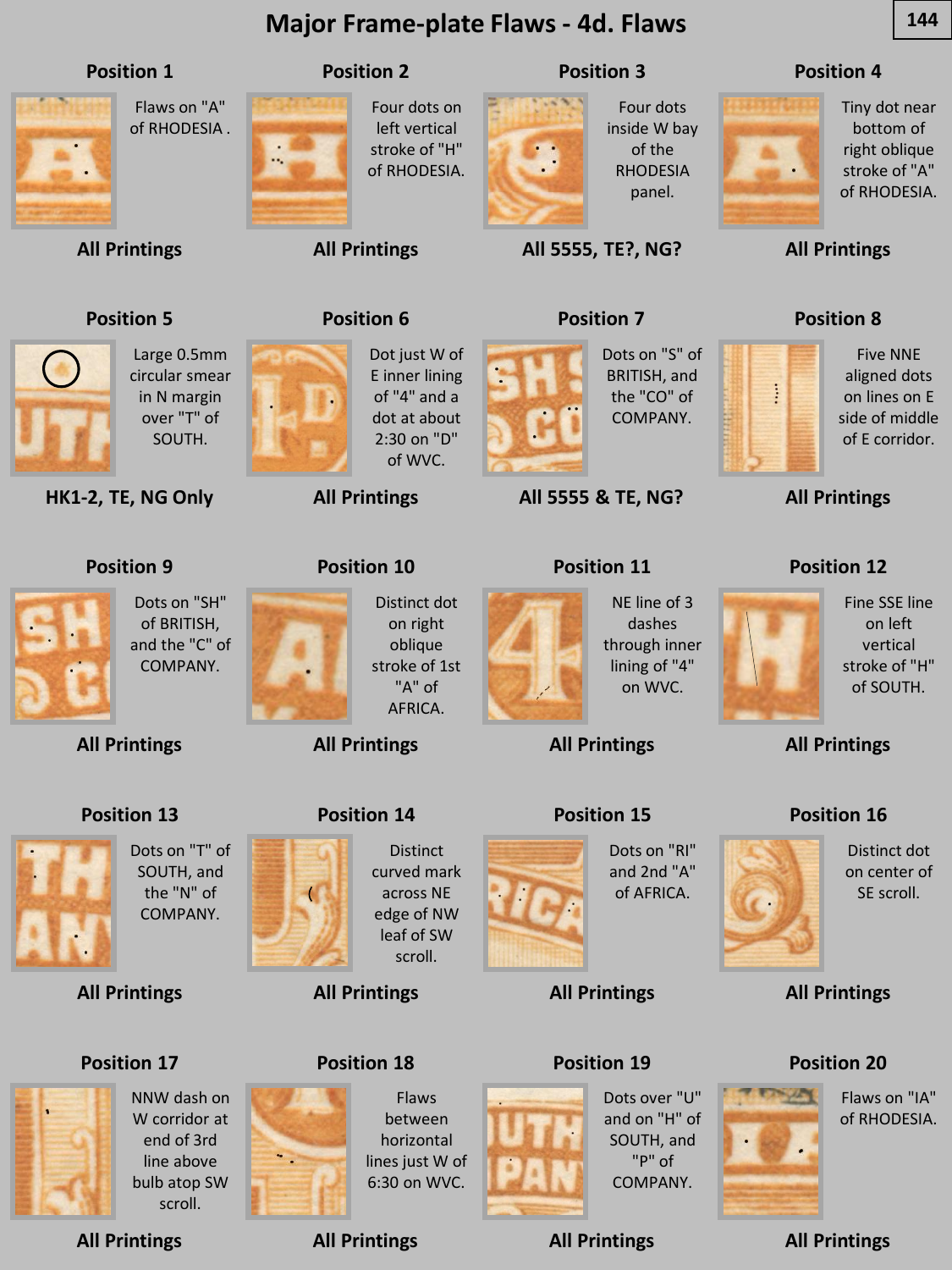### **Major Frame-plate Flaws - 4d. Flaws 145**



Flaw 0.8mm E of 2:00 on WVC, and dot on "R" of BRITISH.

### **Position 22**

 $\overline{\Lambda}$ 

NE mark 0.3mm into N margin over 2:00 on WVC, & dot on "B" of BRITISH.

**All Printings**

**Position 26**

### **Position 23**

**All Printings**

**Position 27**



Bruise on top of left vertical stroke of "H" of SOUTH.

### **Position 24**



Line on "P" and dots on "CO" of COMPANY, and "U" of SOUTH.

**All Printings**

### **Position 28**



Large distinct bruise on top of right vertical stroke of "M" of COMPANY.

**All Printings**

### **Position 32**



Dots on "S" of BRITISH, & bulb on BSAC panel canal SW of "C" of COMPANY.

**All Printings**

### **Position 36**



Large horizontal flaws at 12:00 between circles on EVC.

### **All Printings**

### **Position 40**



Distinct dot on canal E of W corridor 5mm S of WVC.

**All Printings**

# **Position 25**

**All 5555, TE?, NG?**

**Position 21**



is omitted between gap E of N panel and 12:00 on EVC.

Two vertically aligned dots on "R" of BRITISH.

N frame line

**All Printings**

**Position 29**

**All Printings**

**Position 33**



Line on 1st "A" of AFRICA, and dot on "N" of COMPANY.

Thick vertical line 0.3mm into W margin opposite SW corner.

**All Printings**

**Position 30**



Large bruise near middle of right vertical stroke of "M" of COMPANY.

**All 5555 & TE**

### **Position 31**



Tiny faint dot on upper portion of 2nd "I" of BRITISH.

**All Printings**

### **Position 35**



the "FRI" of

**Position 39**

Dots on "A" of RHODESIA.





**All Printings**

Distinct dot at 8:00 on "O" of RHODESIA.

Dot on 2nd "I" and "S" of BRITISH.

**All 5555 & TE, NG?**

### **Position 37**



**All 5555 & TE, NG?**





**Position 34**

**All Printings**

Distinct dot just E of 12:00 on outer circle of EVC.

**All Printings**

# **Position 38**

midpoint of vertical stroke of "R"







Many dots on